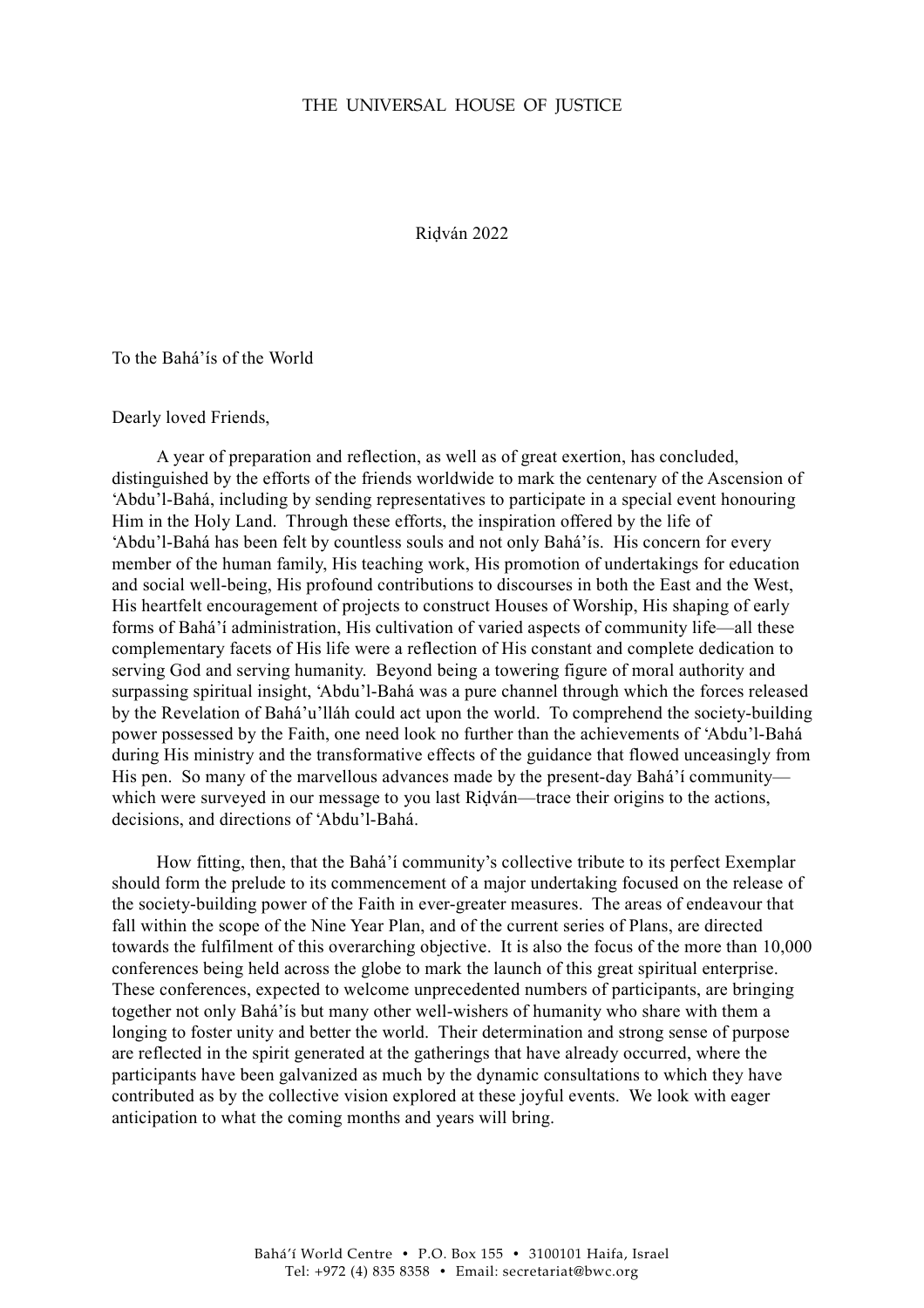Since we addressed our 30 December 2021 message to the Counsellors' Conference, National Spiritual Assemblies and Regional Bahá'í Councils have been earnestly assessing the possibilities for intensifying the process of growth in the clusters within their jurisdiction during the Nine Year Plan. We feel it would be helpful, for the purpose of gauging the progress made over time, to view the Plan as unfolding in two phases of four and five years' duration, and National Assemblies were invited to consider the advances they expect to see in their respective communities by Riḍván 2026 and then by Riḍván 2031. This exercise also involved a re-evaluation of cluster boundaries, and the outcome of these adjustments is that the total number of clusters in the world has risen by a quarter and now stands at over 22,000. Judging by the forecasts received, it is estimated that, by the end of the Plan, a programme of growth at some level of development will exist in around 14,000 of these clusters. From among them, the number where the programme of growth could be considered intensive is projected to climb to 11,000 over the same time period. And of these, it is anticipated that the number of clusters where the third milestone has been passed will rise above 5,000 by 2031. Without question, to make such advances will entail colossal effort over the entire duration of the Plan. Yet we find these to be worthy aspirations towards which to strive, for they represent an ambitious but serious appraisal of what lies within reach.

This is telling. Such objectives could not be realistically contemplated if administrative institutions and agencies had not evolved markedly, endowing them with significantly heightened capacity to manage the affairs of a community whose activities have multiplied so quickly, embracing a vast and growing number of kindred souls. It would not be possible to aspire to such growth if a desire to learn—to act, to reflect, to capture insights, and to absorb the insights emerging elsewhere—had not been cultivated at all levels, extending to the grassroots of the community. And the effort implied by such projections would hardly be feasible if a systematic approach to the teaching work and to human resource development had not become increasingly manifest in the Bahá'í world. All this has brought about an advance in the Bahá'í community's awareness of its own identity and purpose. A determination to be outward looking in the process of community building had already become an established aspect of culture in many, many places; it has now blossomed, in a rising number of communities, into a sense of real responsibility for the spiritual and material progress of larger and larger groups within society, well beyond the membership of the Bahá'í community itself. The efforts of the friends to build communities, to engage in social action, and to contribute to the prevalent discourses of society have cohered into one global enterprise, bound together by a common framework for action, focused on helping humanity to establish its affairs on a foundation of spiritual principles. The significance of the developments we have described, reaching this point one hundred years after the inauguration of the Administrative Order, cannot be overlooked. In the extraordinary rise in capacity that has occurred in the last two decades and which has made it possible for the Bahá'í world to view its endeavours in terms of the release of the society-building power of the Faith—we see incontrovertible evidence that the Cause of God has entered the sixth epoch of its Formative Age. We announced last Riḍván that the widespread phenomenon of large numbers participating in Bahá'í activities, being kindled by faith, and acquiring the skills and abilities to serve their communities signalled that the third epoch of the Master's Divine Plan had commenced; thus, the One Year Plan, at its inception then and at its conclusion now, has come to mark a set of historic advances made by the company of the faithful. And at the threshold of a new, mighty undertaking, this united body of believers stands ready to seize the possibilities wide open before it.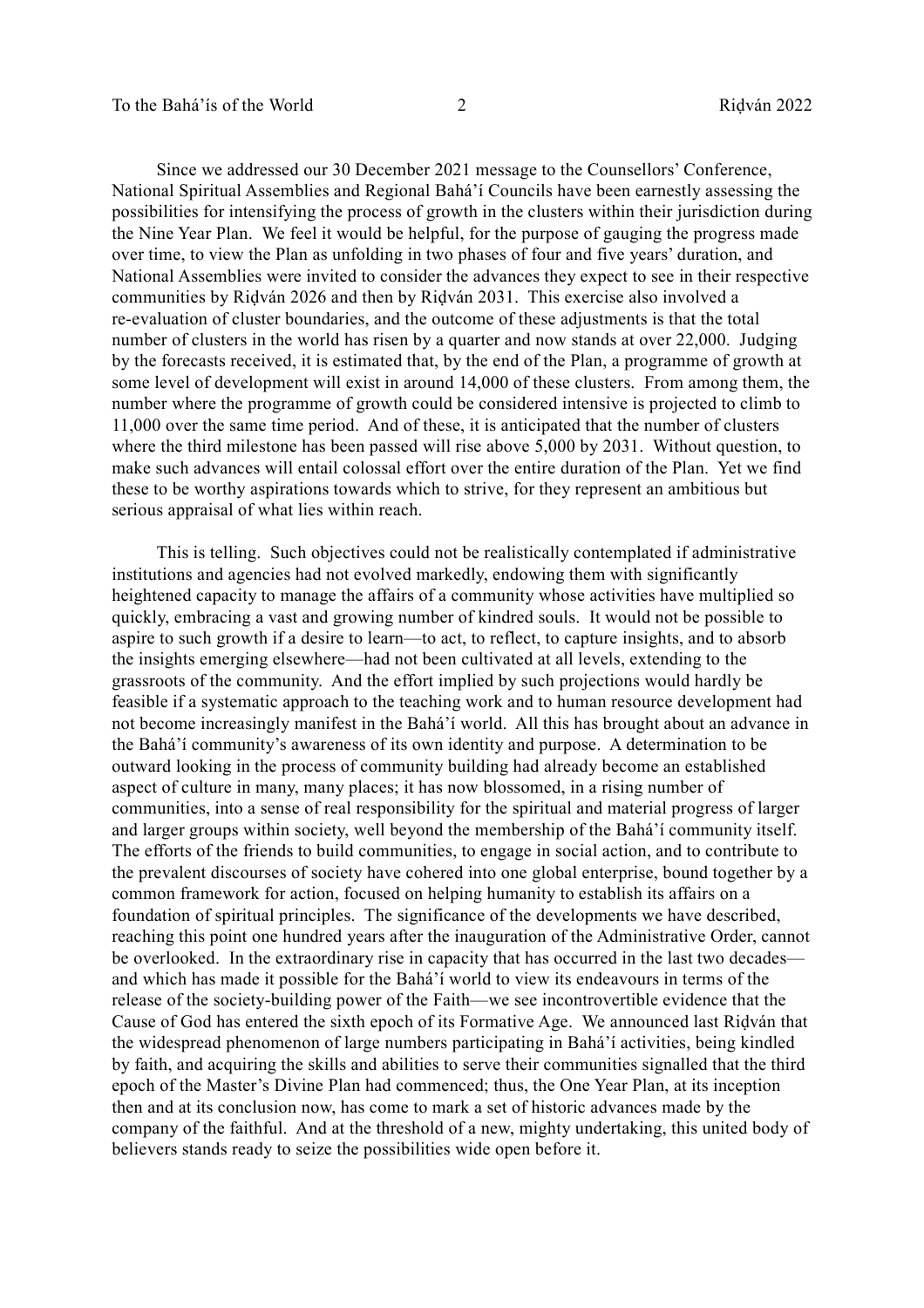A prominent feature of the epoch that now ends was the erection of the last of the continental Houses of Worship and the initiation of projects to establish Houses of Worship at the national and local levels. Much has been learned, by Bahá'ís the world over, about the concept of the Mashriqu'l-Adhkár and the union of worship and service it embodies. During the sixth epoch of the Formative Age, much more will be learned about the path that leads from the development within a community of a flourishing devotional life—and the service which it inspires—to the appearance of a Mashriqu'l-Adhkár. Consultations are beginning with various National Spiritual Assemblies, and as these proceed, we will periodically announce places where a Bahá'í House of Worship will be raised up in the coming years.

Our joy at seeing the community of the Greatest Name go from strength to strength is tempered by our deep sorrow at seeing the persistence of conditions and conflicts in the world that create misery and desperate suffering—in particular, at observing the recrudescence of destructive forces that have disordered international affairs while visiting horrors upon populations. We know well and are reassured that, as Bahá'í communities have repeatedly demonstrated in many different contexts, the followers of Bahá'u'lláh are committed to offering relief and support to those around them, no matter how straitened their own circumstances. But until humanity as a whole undertakes to establish its affairs on foundations of justice and truth, it is, alas, fated to stagger from one crisis to another. We pray that, if the recent outbreak of war in Europe is to yield any lessons for the future, it will serve as an urgent reminder of the course that the world must take if it is to attain genuine and enduring peace. The principles enunciated by Bahá'u'lláh to the monarchs and presidents of His time, and the weighty responsibilities with which He charged rulers past and present, are perhaps even more pertinent and imperative today than when they were first recorded by His Pen. For Bahá'ís, the inexorable advance of the Major Plan of God—bringing with it ordeals and upheavals, but ultimately impelling humanity towards justice, peace, and unity—is the context within which the Minor Plan of God, with which the believers are chiefly occupied, unfolds. The dysfunctional state of present-day society makes the need for the release of the society-building power of the Faith abundantly clear and pressing. We cannot but expect that, for now, convulsions and disturbances will continue to afflict the world; you will no doubt appreciate, then, why every earnest supplication we offer for all God's children to be relieved from bewilderment and bitter hardship is coupled with an equally heartfelt prayer for the success of the much-needed service you are rendering for the Cause of the Prince of Peace.

In every cluster where the activities of the Plan are gaining momentum, we see the development of communities with the noble characteristics we described in the 30 December 2021 message. As societies experience stresses of various kinds, the followers of the Abhá Beauty must stand out more and more for their qualities of resilience and rationality, for their standard of conduct and their adherence to principle, and for the compassion, detachment, and forbearance they demonstrate in their pursuit of unity. Time and again, the distinctive characteristics and attitudes shown by the believers in periods of acute difficulty have prompted people to turn to Bahá'ís for explanation, counsel, and support, especially when the life of a society has been upset by peril and unforeseen disruptions. In sharing these observations, we are mindful that the Bahá'í community itself also experiences the effects of the forces of disintegration at work in the world. Moreover, we are conscious that the greater the friends' efforts to promote the Word of God, the stronger the countervailing forces they will encounter, sooner or later, from various quarters. They must fortify their minds and spirits against the tests that are sure to come, lest these impair the integrity of their endeavours. But the believers know